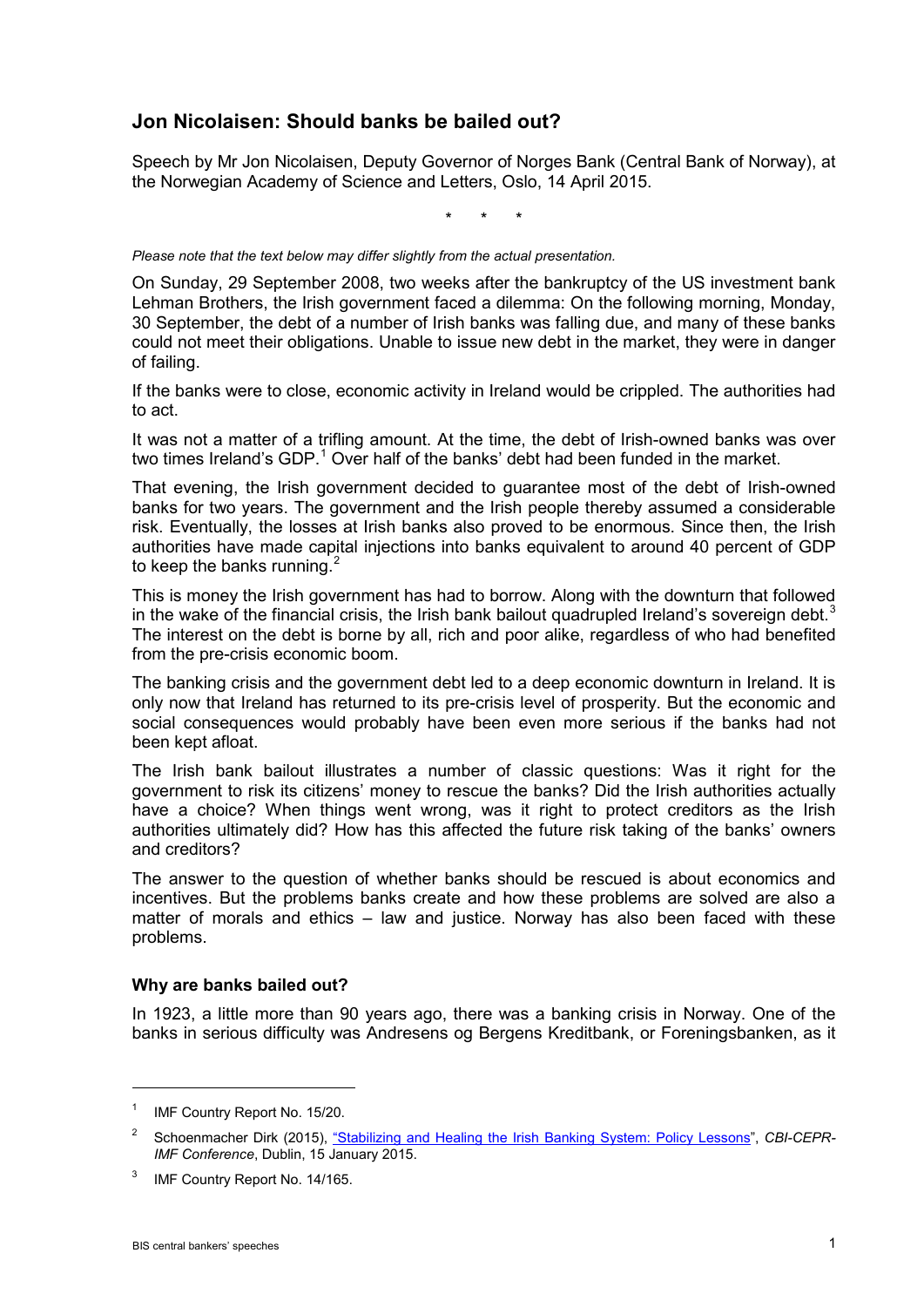was also known.<sup>[4](#page-1-0)</sup> Losses were considerable, equity had to be written down sharply and the bank needed fresh funds to stay afloat. At that time, Foreningsbanken was indisputably Norway's largest bank, with total assets of more than NOK 600 million, equivalent at the time to 16 percent of GDP.

On behalf of the bank's board of directors, the businessman and former Prime Minister Christian Michelsen argued in favour of a rescue package in negotiations with the authorities. Michelsen warned Norges Bank of the problems that would result from allowing the bank to fail. Michelsen requested a government guarantee for the bank, or at least a NOK 100 million loan.

There were drawn-out negotiations between Norges Bank, headed by Governor Nicolai Rygg, and the board of Foreningsbanken. The resumption of pre-war gold parity, fiscal concerns and Norges Bank's financial position were crucial for Norges Bank's choice. But Rygg also emphasised the importance of Norges Bank's not supporting activities that should be wound up, activities that he referred to as "unsound lending and non-viable businesses". The negotiations ended with Norges Bank's refusal to provide support.

"We'll survive the bank's closure too," Rygg is reported to have said.

"Even if you're skinned alive, you'll still live", Christian Michelsen responded.[5](#page-1-1)

In any event, there would be pain. Not long afterwards, Foreningsbanken had to petition to be placed under public administration. The bank Centralbanken for Norge followed only a few days later and then Handelsbanken.

Michelsen was on to a fundamental problem. Banks have critical functions in a modern economy. First, banks play a key role in the payment system. In one way or another, practically all payments go through banks. Individuals and firms have bank deposits that they depend on for making payments. Banks operate payment systems used by shops and other businesses. They operate interbank and international payment systems and payment systems for securities trading. If payments come to a halt, the economy will seize up.

Second, banks extend credit: Short-term trade credit and operating credit; long-term loans for investing in housing, real estate and businesses. Without this credit, businesses and investments come to a standstill.

Banks may be regarded as intermediaries. They channel money from depositors and other investors to borrowers. Banks determine who should be given credit and monitor borrowers and their projects. Moreover, they do so with considerable efficiency. Thus, depositors and investors avoid having to do this job themselves.

This function makes banks unique: Banks extend long-term credit and raise short-term debt.<sup>[6](#page-1-2)</sup> We call this banks' maturity transformation. But this transformation also makes banks vulnerable.

Banks are dependent on public trust. If any doubt arises as to a bank's ability to service its debt, a run on the bank may ensue. Depositors will then try to withdraw their funds before the bank runs out of cash and other liquid funds. The bank will in turn be forced to sell its longterm assets – its loans. This is a slow and loss-generating process. Normally, a bank will fail long before it gets that far.

<span id="page-1-0"></span><sup>4</sup> At that time, Norges Bank had already injected NOK 10 million in share capital as part of a new share issue totalling NOK 50 million in autumn 1922 (see Rygg, Nicolai (1950) *Norges Bank i mellomkrigstiden* [Norges Bank in the interwar years], p. 90 (in Norwegian)).

<span id="page-1-1"></span> $5$  Ibid, p. 119.

<span id="page-1-2"></span> $6$  For a description of the relationship between bank lending and deposits, see McLeay et al. (2014), "Money creation in the modern economy", *Quarterly Bulletin* Q1 2014, Bank of England.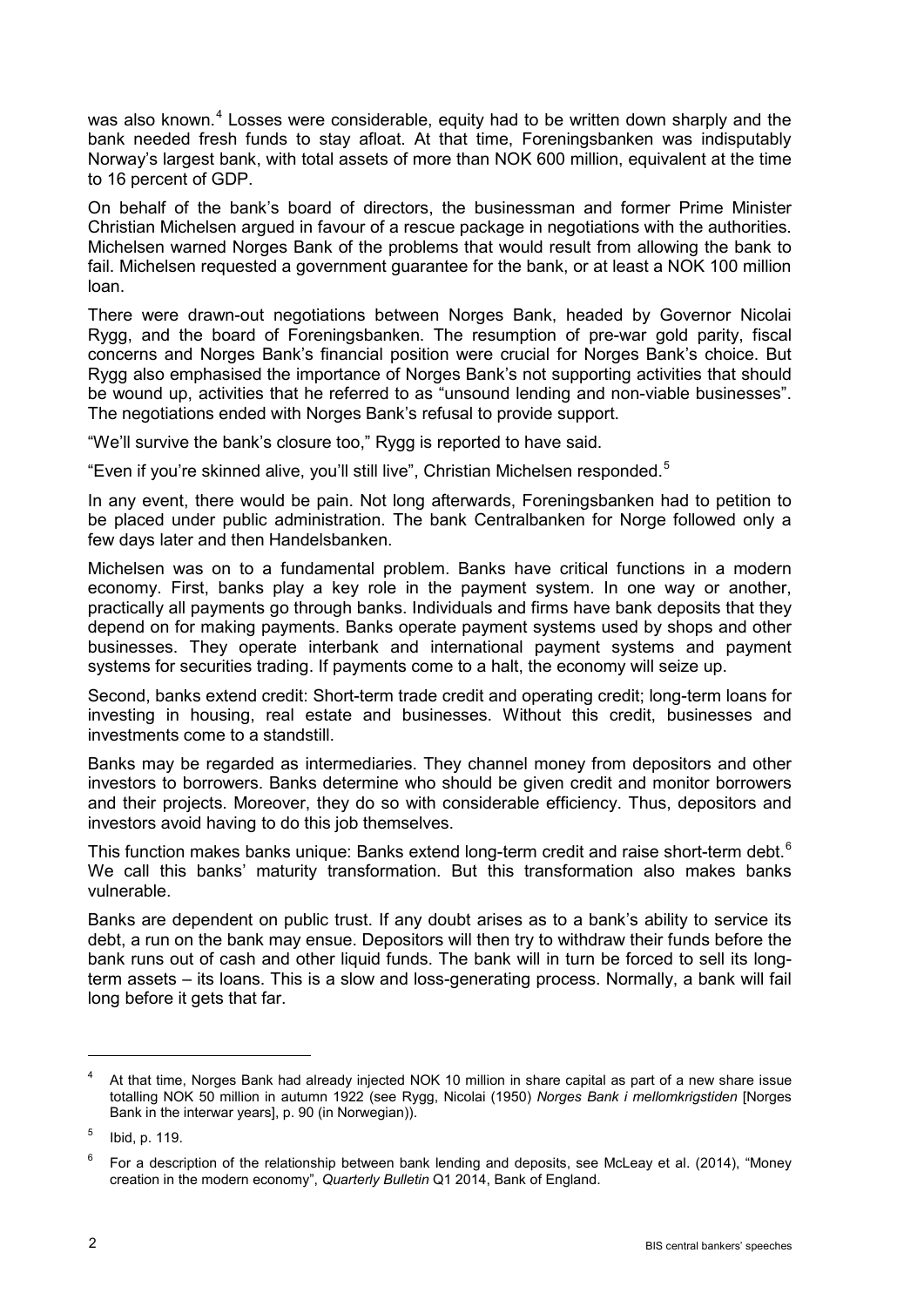Until recently, such bank runs were usually associated with the Great Depression of the 1930s. That is, until 2007, when the UK bank Northern Rock failed, with long queues of depositors outside its doors. This was a forceful reminder that banks may also be vulnerable today.

The closure of a bank can create fear that also other banks will have to close, and depositors and other investors may begin to withdraw their funding from a large number of banks at the same time. Problem banks can infect other banks, partly because banks have claims on one another. If a large bank should experience difficulties, the contagion to other banks and the rest of the economy can be very serious.

This is called systemic risk. Banks' activities have considerable externalities.<sup>[7](#page-2-0)</sup>

Few bank failures illustrate this point better than the bankruptcy of Lehman Brothers on 15 September 2008. In the course of the week following the closure of the bank, interbank lending rates soared. Banks distrusted one another. Short-term funding markets, money markets, dried up worldwide. US money market funds experienced payment problems. The spillovers spread throughout the financial system. One of the world's largest insurance companies, AIG, teetered on the edge of bankruptcy.

To prevent the Lehman bankruptcy from ending in the complete collapse of the financial system, the authorities in a large number of countries took measures on an unprecedented scale. Central banks in many countries injected large quantities of liquidity into the banking system to keep the wheels turning. The aim of these measures was to keep the banking system operating so that the rest of the economy would not be impacted.

That is why banks are bailed out. The costs associated with closing a bank are largely borne by parties other than the bank itself. We bail out banks to prevent systemic crises. We bail out banks to limit the substantial damage a deep banking crisis can inflict on the economy.

## **Why should banks not be bailed out?**

But it is not that simple. There are also compelling arguments against bank bailouts.

Most of the government measures in 2008 were targeted at viable banks and were intended to prevent the crisis from spreading. Supporting otherwise viable banks in times of financial turbulence may be necessary and profitable for society. An interesting feature of the Irish crisis is that this was exactly what the authorities *believed* they were doing when the first guarantees were issued. But eventually it transpired that Irish banks were sitting on huge losses.

Government support for insolvent banks violates a fundamental principle of economics: We should avoid supporting unprofitable activities. We do not rescue a business that is bankrupt. Instead, we should allow businesses that are profitable to take over. Over time, this improves the conditions for a healthy economy.

Apportioning losses following a crisis may also be viewed as a matter of morality and fairness. When the authorities bail out banks, some parties are spared the consequences of their own choices. Bailing out investors and owners using public funds conflicts with people's ordinary sense of fairness.

Moreover, government support for insolvent banks undermines the stability of the financial system. When the authorities bail out banks, the banks can transfer their losses to others, while reaping the gains in good times.

<span id="page-2-0"></span><sup>7</sup> A description of externalities in the banking sector and how they may justify regulation is found in Borchgrevink et al. (2012), "Why regulate banks?" *Norges Bank Staff Memo* 16/2013.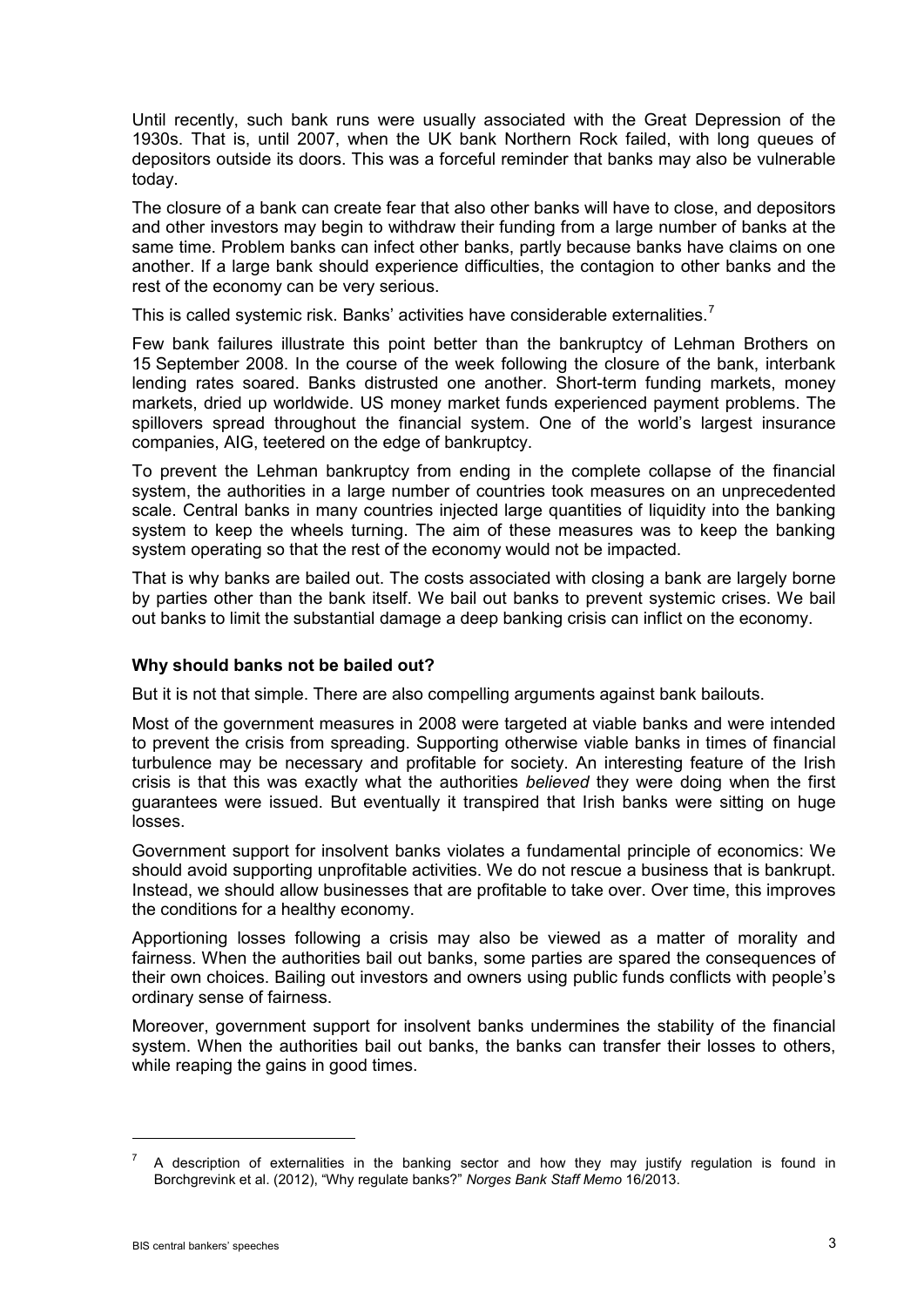When the government assumes a substantial portion of bank risk in this way, a problem arises that we economists refer to as moral hazard: If there is a widespread perception that the authorities in reality stand behind banks, banks may take insufficient account of the risk of losses when making decisions. In particular, the risk that things can go horribly wrong may be underestimated, because banks do not have to bear the *consequences* of a crisis. By bailing out banks, we in turn reduce the motivation of banks' owners and creditors to take full account of the risk associated with their activities. The pricing of risk is easily set too low. Banks may therefore end up taking excessive risk.

Now, the authorities that bail out banks will often require that the former owners forfeit their equity. This means that bank owners should, at the outset, have incentives to hedge against the risk of large losses. But owners' risk is limited. It does not cover losses beyond paid-in capital. Owners' motivation to avoid risk may therefore be weakened at a bank with little equity. The lower the equity capital is, the more serious the problem of moral hazard becomes.

An interesting feature of the financial crisis was precisely banks' low pre-crisis equity ratios. Many large international banks operated with equity of around three percent of their total portfolios.<sup>[8](#page-3-0)</sup> This means that for every dollar or euro the banks owned they invested thirty. It is obvious that the risk inherent in such activity may easily become too high. And the solution is in itself simple enough: The authorities should require higher equity ratios for banks, so that owners must absorb a larger share of the losses if things go wrong.

Another solution to this might be the one Governor Rygg chose in his day: Close insolvent banks and place the losses where they belong. If the authorities intervene and bail out one bank, expectations are created that they will also bail out others. We may then end up with a system in which banks take excessive risk, potentially increasing the likelihood of new and greater banking crises in the future. Therefore, banks should not be bailed out.

We are facing a dilemma. Bailing out banks increases the risk of instability in the long term. Yet the cost of refraining is even greater instability in the short term. Once the crisis has arisen, there is no escaping it. If banks are facing sizeable losses, then someone *must* bear those losses. If we do not allow the Treasury to bear the losses through support for the banks, the populace will still be affected, especially if the consequence is a systemic crisis and economic downturn.

This dilemma is what is called a time-inconsistency problem. In principle, it may be desirable to allow insolvent banks to fail, but there will be valid reasons to depart from this principle when actually faced with the decision. This means that even if it is the stated intention of the authorities to refrain from bailing out banks, this intention will not be particularly credible.

In other words, and put succinctly: Banks *should not* be bailed out, but they *must* be bailed out nevertheless.

## **Who should be bailed out?**

If we must bail out banks to avoid an economic breakdown, the next question is: Is there anything we can do to reduce the damage arising from setting aside normal bankruptcy rules? The question becomes *how*, rather than *whether*, banks should be bailed out. Or more directly: *Who* should be bailed out?

 $\overline{a}$ 

<span id="page-3-0"></span><sup>8</sup> *IMF Global Financial Stability Report*, October 2008, contains averages for leverage ratios of both commercial banks and investment banks. Morris, Steven and Shin, Hyun Song (2008), "Financial Regulation in a Systemic Context", *Brookings Papers on Economic Activity*, vol. 2008 (Fall 2008), pp. 229–261 reports figures for the large US investment banks.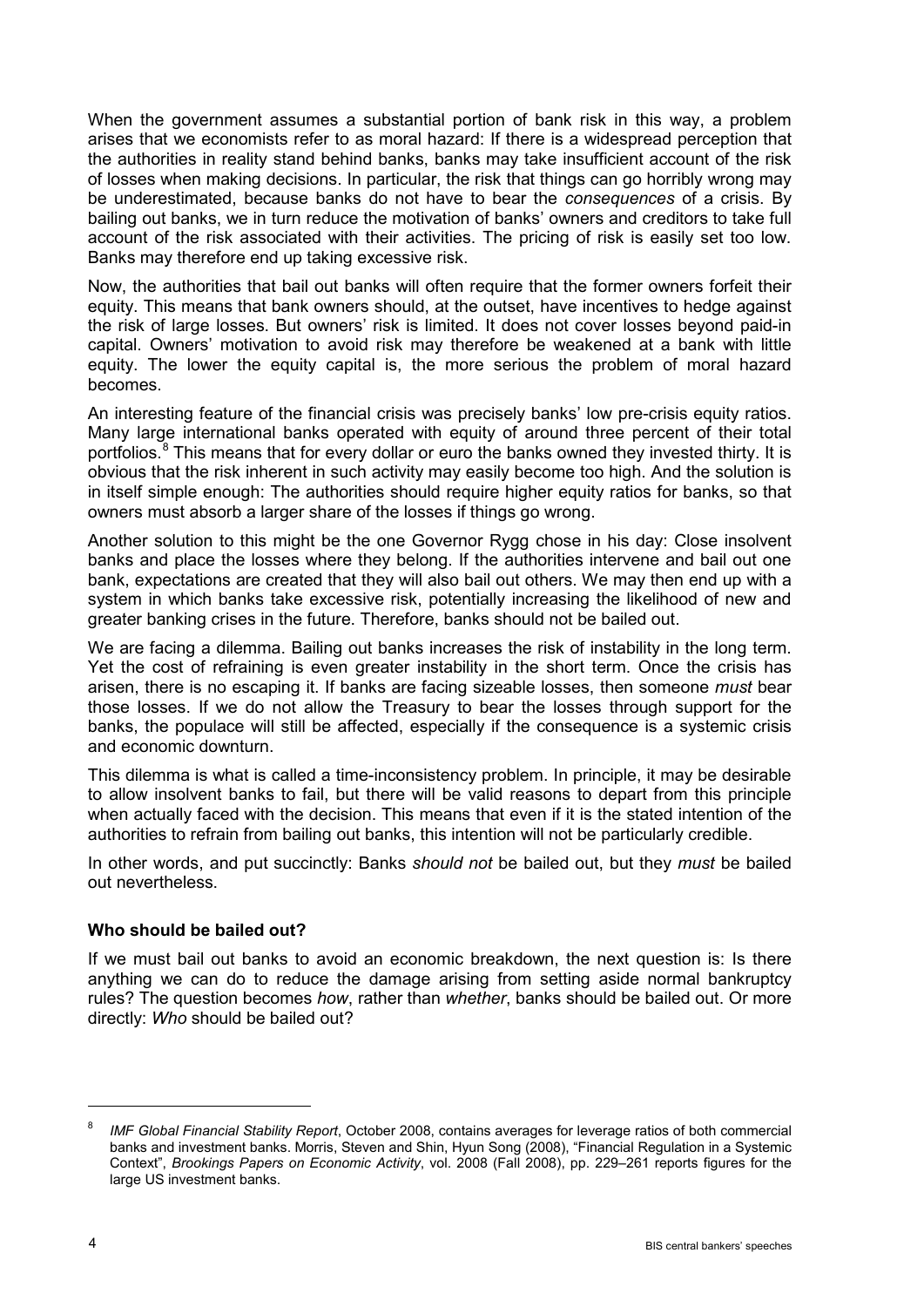It is a critical function for a bank to accept and provide access to deposits. Depositors must have confidence that their deposits are safe. Arrangements that guarantee deposits and the ability of solid banks to meet their obligations stabilise banks and support a socially beneficial activity. Such measures are intended to reduce banks' susceptibility to panicky withdrawals. Moreover, ordinary considerations of fairness dictate that small depositors should be protected. Some form of deposit guarantee for limited amounts has therefore become common in most western countries.

At the other end of the scale, we find bank owners – the shareholders. It seems reasonable, and in keeping with general perceptions of fairness, to allow shareholders to lose the equity they have paid into the bank when an insolvent bank must be taken over by the authorities. Moreover, allowing shareholders to bear losses will not result in the closure of the bank, since shareholders are not able to withdraw their capital.

The current debate is focused on how creditors other than small depositors should be treated – the extent to which funding obtained in the market is to be guaranteed if banks fail.

In this area, headway has been made in the years following the financial crisis, especially in Europe. However, *how* creditors can be made to pay when banks suffer losses – and exactly *which* creditors can be made to pay without triggering crises are not simple questions. To elucidate this, let me begin with Norwegian legislation as it currently stands.

## **Guarantee Schemes Act**

It is barely 24 years since the largest banks in Norway were on their knees. On 17 October 1991, Finance Minister Sigbjørn Johnsen addressed the Storting (Norwegian Parliament) on the Government's extraordinary measures aimed at the banking industry. By then the second largest bank, Kreditkassen, had lost more than its equity capital, and it quickly transpired that the other two large commercial banks were not in much better shape. Johnsen underscored the seriousness of the potential consequences for the Norwegian economy if the Government did not intervene resolutely in the crisis:<sup>[9](#page-4-0)</sup>

*"The gravity of the situation is simply this: A collapse of the banks will also break the backbone of the Norwegian economy. If we do not implement extensive measures now, a good many ordinary people may lose their savings."*

But the Minister of Finance made an important reservation. In the same account, he also stated that the banks' owners could not expect to escape unscathed:

*"At the same time, the instruments are designed so that banks themselves will*  have a principal responsibility for solving their financial problems. They will not *simply be able to send the bill for their misjudgements to the government."*

That was also the case in practice. The shares in banks that lost all their equity capital were written down to zero, in line with the principles pertaining to the bankruptcy of other enterprises. The capital injections banks received were made on the condition that they restored order to their organisations while cutting unnecessary costs. In other words: we bailed out the financial system, but not the banks' owners. On the other hand, practically no creditors lost their assets, even in the banks that had lost more than their equity. Creditors were bailed out through the government's recapitalisation of the failed banks.

In the aftermath of the crisis, the Banking Law Commission was tasked with drafting a new law on crisis resolution. In 1996, the Bank Guarantee Schemes Act was passed, which continues to be current Norwegian law. The act makes it possible to write down equity capital and force banks to issue new shares to the government, enabling them to be nationalised.

<span id="page-4-0"></span><sup>&</sup>lt;sup>9</sup> Forhandlinger i Stortinget [Proceedings of the Storting] No. 18, 17 October 1991: Address by the Minister of Finance on the situation at Kreditkassen etc. (in Norwegian).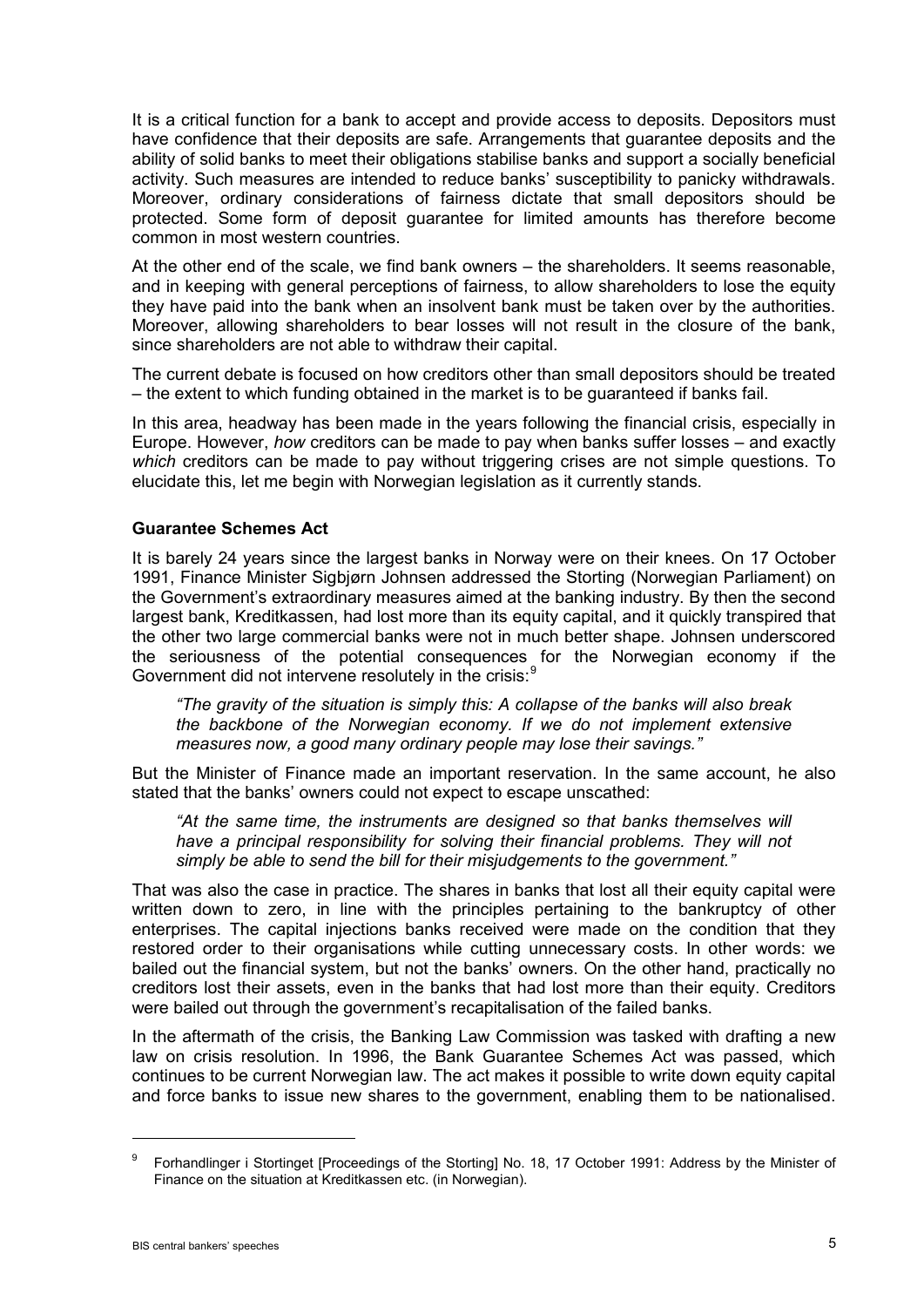Subordinated debt – debt instruments with characteristics similar to equity capital – is to be written down in proportion to banks' losses. In this way, banks can continue operating under government ownership. Should a bank nevertheless be closed, deposits of up to NOK 2 million per depositor are guaranteed by the Norwegian Banks' Guarantee Fund.

For a long time, this was one of the world's most modern bank resolution laws and Norway weathered the crisis in 2008 better than most countries. Moreover, Norwegian banks have probably also drawn lessons from the banking crisis of the 1990s. Norwegian banks had via that crisis gained greater insight into crisis risk than banks in many other countries had before the global financial crisis erupted in 2007. Managements and boards of Norwegian banks were probably also more conscious of their social responsibility than those in many so called leading financial centres elsewhere in the world.

But the Bank Guarantee Schemes Act does not provide for the imposition of losses on creditors who have made ordinary loans to banks, without, in practice, closing the bank.

#### **EU Bank Recovery and Resolution Directive**

Just as the banking crisis led to Norway's Bank Guarantee Schemes Act, the financial crisis gave rise to a new EU framework for crisis resolution. In January 2015, the Bank Recovery and Resolution Directive entered into force.<sup>[10](#page-5-0)</sup> The aim of the directive is to enable insolvent banks to be resolved in a manner that ensures continuity of their critical functions, but without banks necessarily receiving public funds. The authorities are empowered to take control of a bank that is insolvent, or is at risk of becoming insolvent, and ensure that critical functions continue without bailing out shareholders and creditors.

A new tool will make this possible. Beginning in 2016, national authorities in Europe will be able to write down and convert liabilities to equity while a troubled bank is kept open. The value of the bank's assets is to be calculated and losses apportioned in accordance with the order of priority of claims. If the bank does not have sufficient equity, liabilities will be converted to share capital.

This tool is called bail-in.<sup>[11](#page-5-1)</sup> [\[B](http://www.norges-bank.no/en/Published/Speeches/2015/2015-04-14-Nicolaisen-DNVA/%23footnotes)ail-in requires that creditors, and not the authorities, initially cover losses in excess of equity. Creditor claims are converted into equity to ensure continued operation. Short-term liabilities and secured deposits are exempted. It is primarily long-term liabilities not backed by certain assets or guarantee arrangements that will be eligible for bail-in.[12](#page-5-2) Long-term creditors will then have to take account in advance of the real risk inherent in the bank they fund. This should also result in risk being priced into these loans to banks.

Creditors have been written down while a bank was kept open. On 5 February 2011, the Danish resolution authority Finansiel Stabilitet A/S took control of Amagerbanken, a mid-sized Danish bank.<sup>[13](#page-5-3)</sup> All equity was written down to zero, and non-guaranteed deposits and wholesale funding were initially written down by nearly half of their original value. This was done over a weekend. On Monday morning, the online banking service was open and all

<span id="page-5-0"></span><sup>&</sup>lt;sup>10</sup> The Bank Recovery and Resolution Directive may be found at [http://eur-lex.europa.eu/legal](http://eur-lex.europa.eu/legal-content/EN/TXT/?uri=celex:32014L0059)[content/EN/TXT/?uri=celex:32014L0059.](http://eur-lex.europa.eu/legal-content/EN/TXT/?uri=celex:32014L0059)

<span id="page-5-1"></span><sup>&</sup>lt;sup>11</sup> A more detailed description of the rules for bail-in and how it works is found in Vale, Bent (2014), "Kriseløsing av banker ved hjelp av bail-in – momenter ved innføring i Norge" [Bank resolution with the aid of bail-ins – factors associated with introduction in Norway], *Norges Bank Staff Memo* 12/2014 (in Norwegian).

<span id="page-5-2"></span> $12$  In addition, a number of other types of liabilities are exempted, such as covered bonds, accrued but unpaid salary, taxes payable and liabilities to ordinary commercial suppliers of goods and services necessary for the daily functioning of the bank.

<span id="page-5-3"></span><sup>&</sup>lt;sup>13</sup> A detailed description of the resolution of Amagerbanken is found in the **Finansiel Stabilitet A/S Annual Report** [for 2011](https://www.finansielstabilitet.dk/Default.aspx?ID=128&M=NewsV2&PID=331&NewsID=82) (in Danish).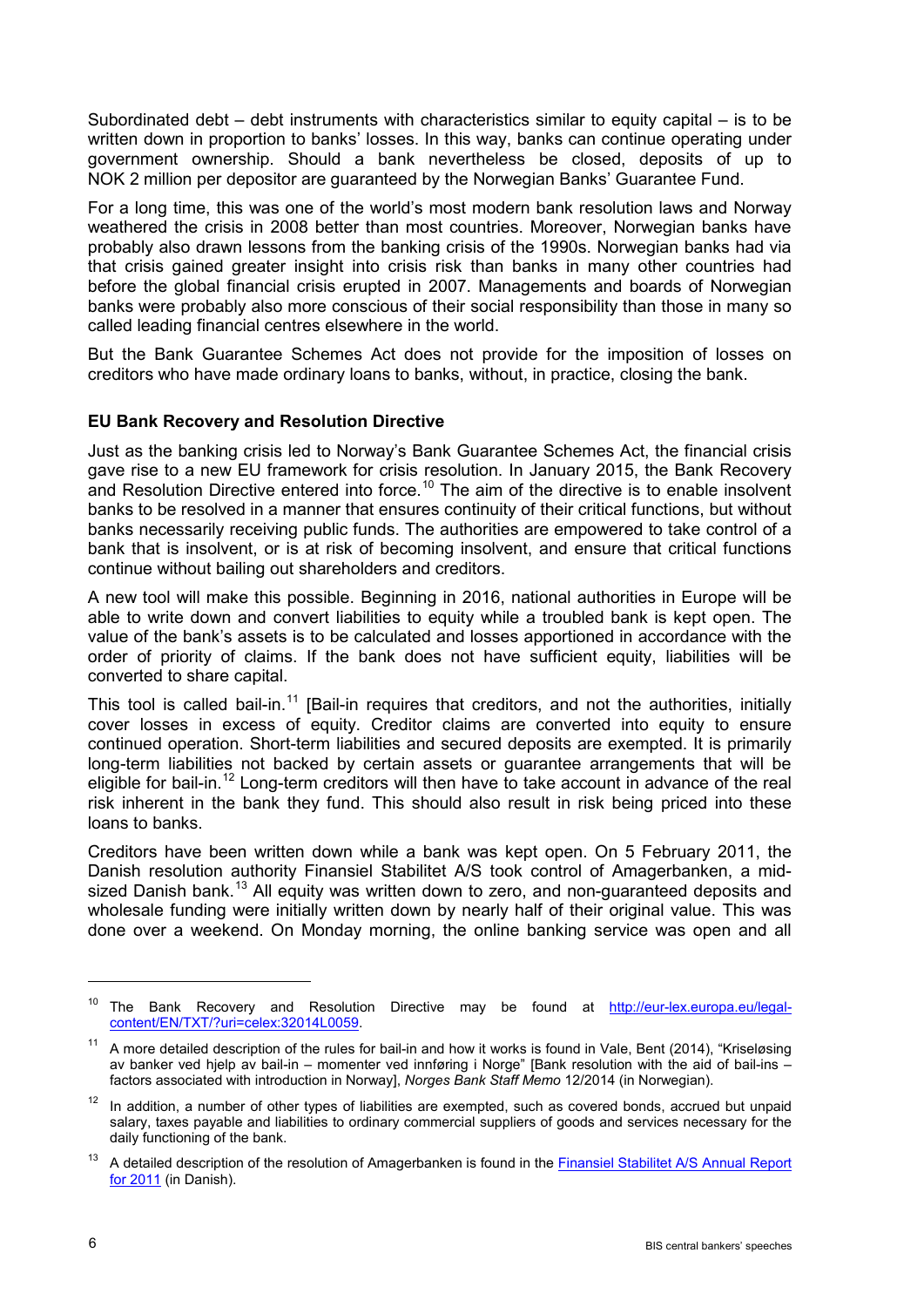depositors obtained access to their remaining deposits. The bank was kept open as a subsidiary of Finansiel Stabilitet A/S. The bank's critical functions were kept running. Shareholders and unsecured creditors were not bailed out. Over time, the creditors who were not covered by the deposit guarantee were paid back around 85 percent of the value of their original claims. The value of the bank's assets was preserved to a larger extent than if the bank had been wound up.

Danish banks' funding costs rose following the resolution of Amagerbanken. However, it did not trigger a systemic crisis in the Danish banking sector, despite its occurrence in the middle of the European debt crisis. What the Danes got was a pricing of the true risk in their banks. Over time, this provides a basis for a less risky financial system.

Bail-in may nevertheless be difficult to implement. Bail-in of a large bank, that is a bank with substantial liabilities, will inflict losses on a large number of creditors. That is the intention. But if these liabilities are owned by institutions that are critical to the functioning of the financial system, the problems in one bank can spread quickly. If the losses are substantial, the authorities run the risk of triggering a systemic crisis. Moreover, bail-in of creditors may make funding more expensive for other banks, particularly in turbulent times. For large, systemically important banks, the time-inconsistency problem remains. This weakens the credibility of the bail-in regime.

Therefore, the Bank Recovery and Resolution Directive also provides for measures intended to bolster credibility. An important measure is that national authorities are to prepare resolution plans for individual banks. The authorities are to devise a strategy *in advance* for managing the bank if it is danger of failing. If the bank is large and important, there is to be a plan to ensure continued operation.

If the bank is so large and complex that it probably cannot be resolved without the use of public funds, it can be restructured. The resolution authority can demand that complex parts of the institution be transferred to separate subsidiaries. As a last resort, the authorities can demand that large banks be broken up into several smaller ones.

There should also be a plan for how continued operations can be funded. All systemically important banks in Europe shall hold a minimum amount of liabilities that can quickly be bailed-in. This entails a limit on the share of short-term and secured debt banks may issue. The authorities must also ensure that large banks and systemically important investors do not invest too much in other banks' risky debt.

This is a new perspective on banks' funding structure. In the future, banks will have to ensure that portions of their liabilities can quickly be written down and converted to equity.

Bail-in as an instrument will be implemented in the EU on 1 January 2016, a year after the rest of the Directive. The Directive must be followed up in Norway under the EEA Agreement. Norway's own bank resolution legislation must be updated. As regards the Norwegian framework, the new elements are in particular the requirements for resolution plans and bailin. Otherwise, a large part of the framework is already in place.

We will probably never entirely solve time inconsistency. There may still be creditors who count on being bailed out. Owners with little at stake may take on excessive risk. One of the most important things we do, therefore, is to ensure that banks are solid.

This has two important effects. First, the obvious one: Higher capital ratios reduce the probability that banks will experience a crisis. Banks will be able to absorb larger losses before encountering problems. But as I touched on earlier, higher capital ratios also have long-term effects on owners and bank behaviour: The more equity a bank has, the more capital owners stand to lose. They will have a stronger motivation to ensure that the bank operates prudently.

Capital ratios at Norwegian banks are generally somewhat higher than at banks in other European countries, which is a good thing. The plan to gradually increase Norwegian banks'